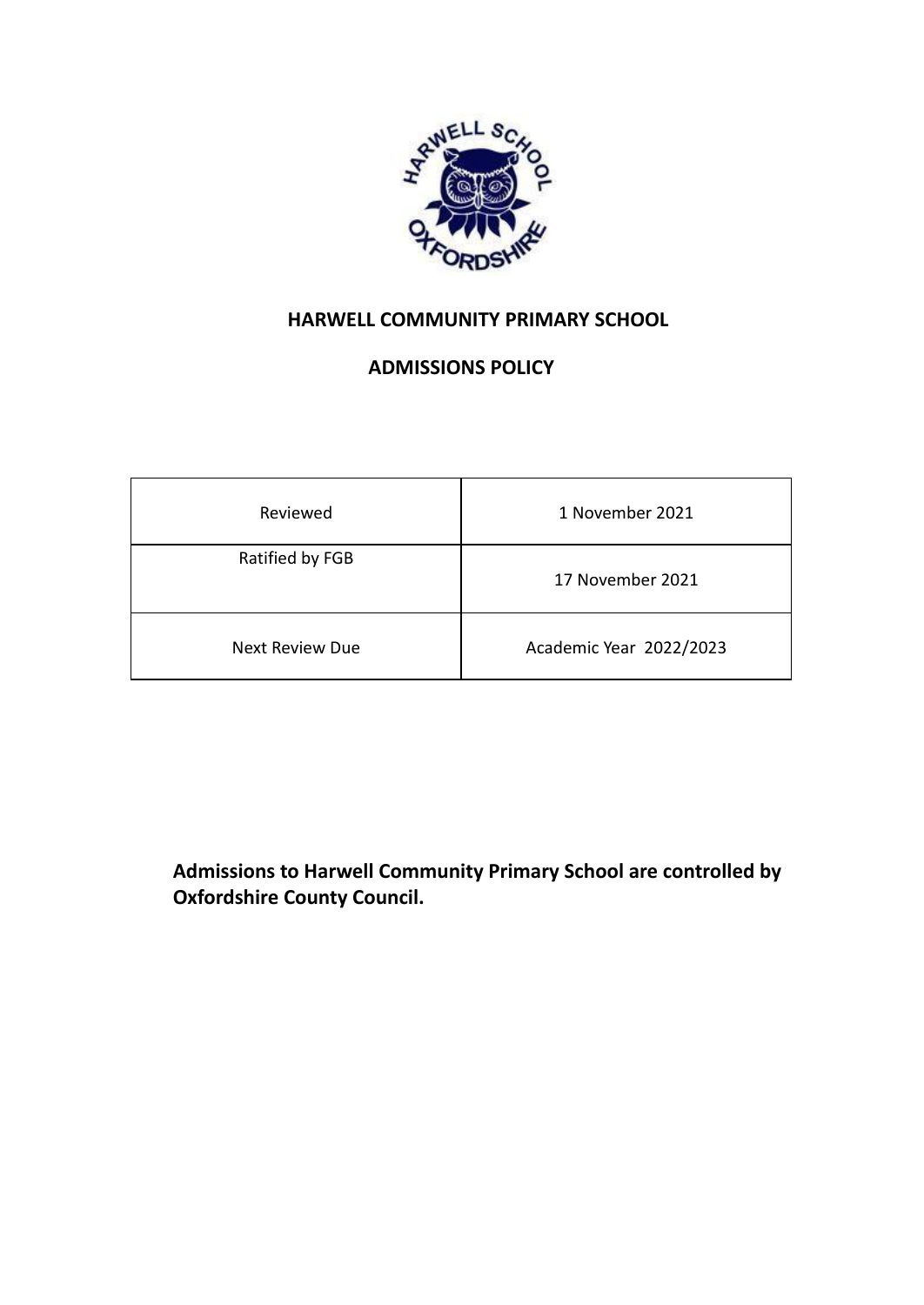#### Contents

- 1. Aims of the policy
- 2. Legislation and Statutory requirements
- 3. Definitions
- 4. How to apply for a place at Harwell School
- 5. Request for admission outside of the normal year group
- 6. Allocation of places
- 7. In year admissions
- 8. Appeals
- 9. Monitoring arrangements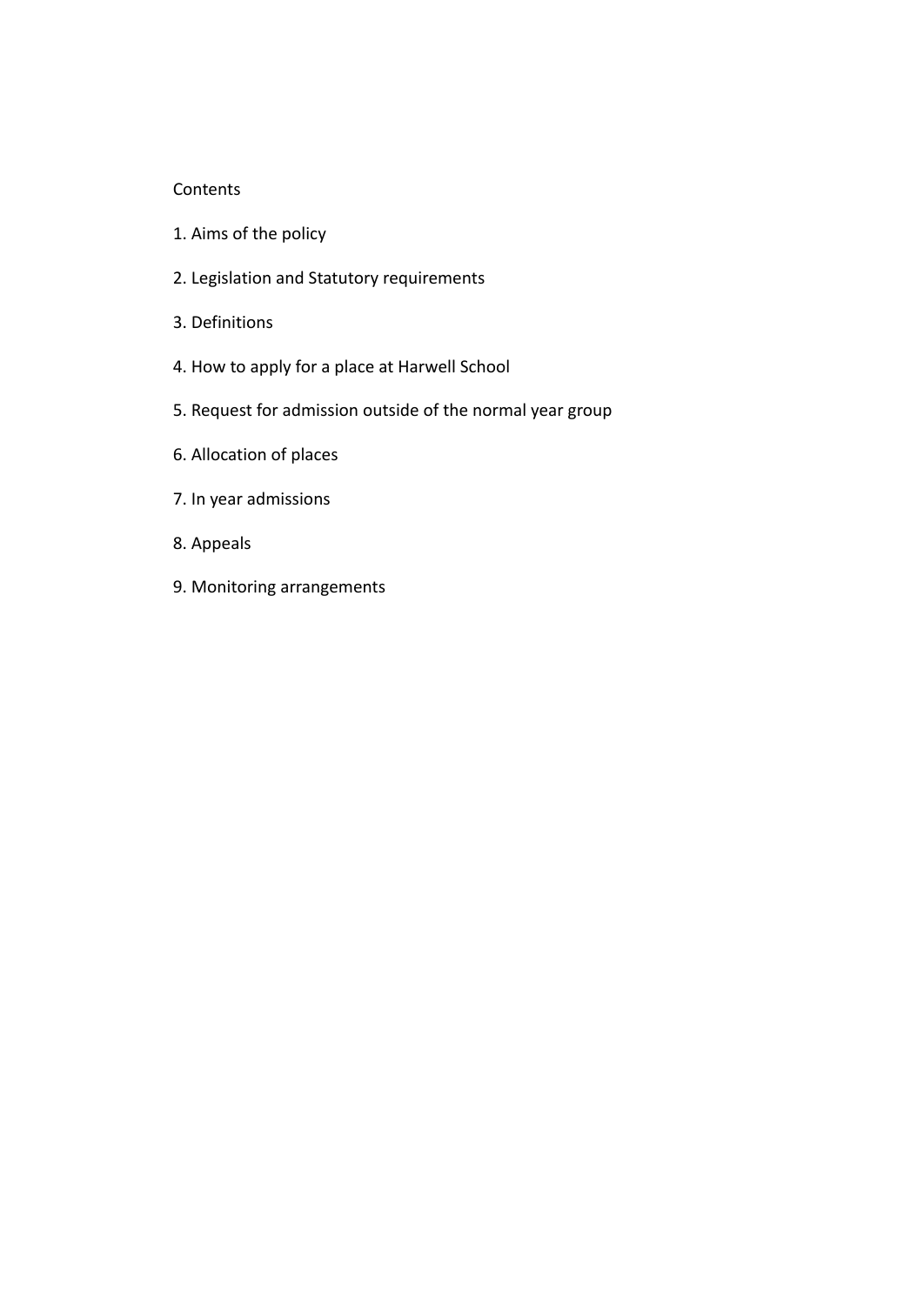## **ADMISSIONS POLICY FOR HARWELL PRIMARY SCHOOL**

1. Aims of the policy

This policy aims to:

Explain **how to apply** for a place at the school

Set out the school's **arrangements for allocating places to the pupils** who apply

Explain **how to appeal** against a decision not to offer your child a place

## 2. Legislation and statutory requirements

This policy is based on the following advice from the Department for Education (DfE):

- [School admissions code published December 2014, updated September](https://www.gov.uk/government/publications/school-admissions-code--2) 3 September 2021
- [School admissions appeals code published February 2012, updated](https://www.gov.uk/government/publications/school-admissions-appeals-code) 30th September 2021

The school is required to comply with these codes, and with the law relating to admissions as set out in the [School Standards and](https://www.legislation.gov.uk/ukpga/1998/31/contents) Framework Act 1988

## 3. Definitions

The **normal admissions round** is the period during which parents can apply for state-funded school places at the school's normal point of entry, using the common application form provided by Oxfordshire County Council (OCC) or their home Local Authority.

**Looked after children** are children who, at the time of making an application to a school, are:

- In the care of a local authority, or
- Being provided with accommodation by a local authority in exercise of its social services functions

**Previously looked after children** are children who were looked after, but ceased to be so because they:

- Were adopted under the Adoption Act 1976 or the Adoption and Children Act 2002, or
- Became subject to a child arrangements order, or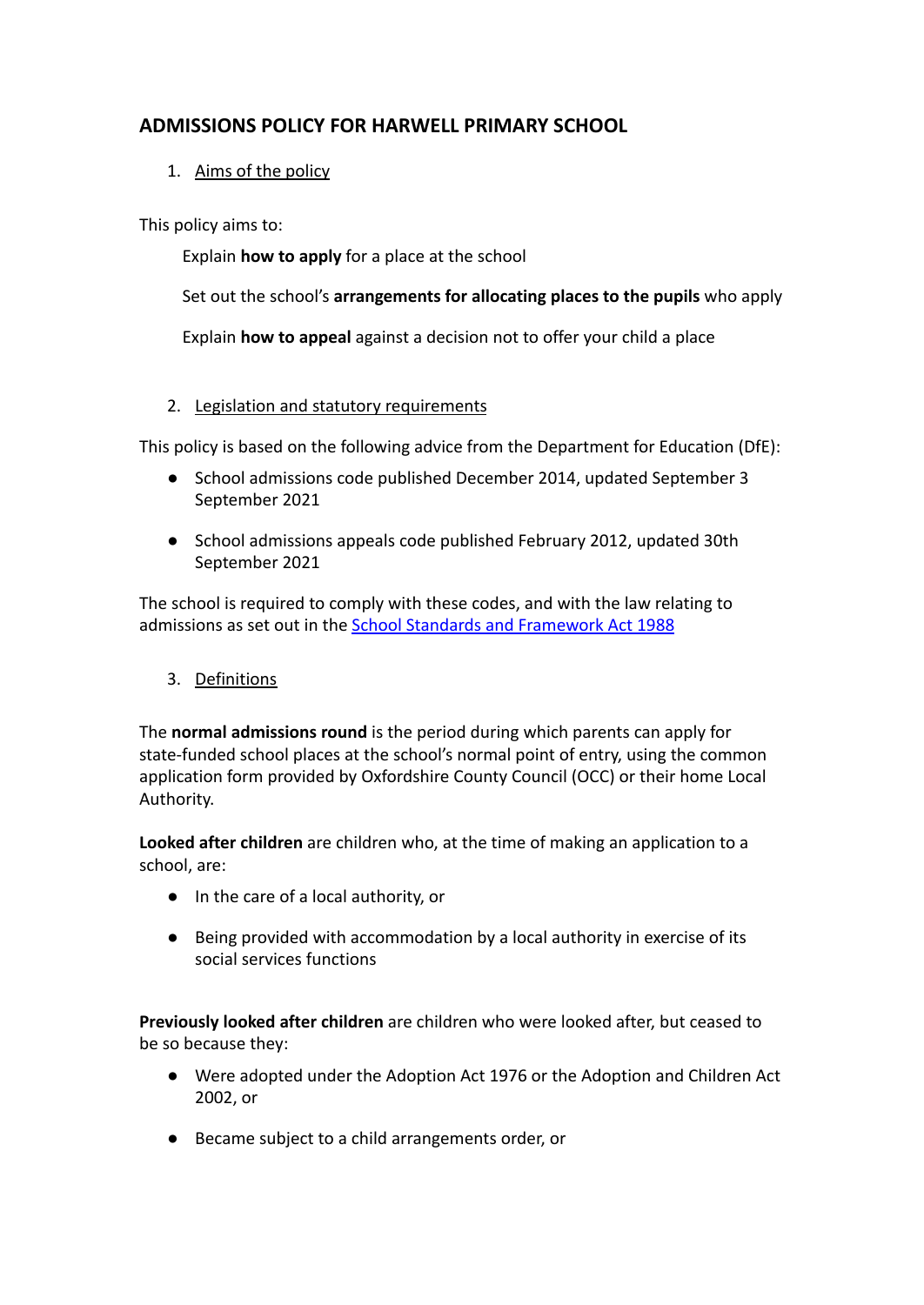- Became subject to a special guardianship order or
- Are from outside the UK and were previously looked after and are now adopted

**Statutory School Age** children are required by law to receive education from the beginning of the school term after they reach the age of five. At Harwell School all children are expected to enter school at the beginning of the academic year in which their fifth birthday falls.

### 4.How to apply for a place at Harwell School

For applications in the normal admissions round, parents/carers should use the application form provided by OCC or their home local authority if they live outside of Oxfordshire. This form is used to express preference for a maximum of 4 state-funded schools, in rank order.

#### 5. Request for admission outside of the normal year group

Parents are entitled to request a place for their child outside of their normal age group and should contact the OCC Admissions team for further information. Decisions on requests for admission outside the normal age group will be made on the basis of the circumstances of each case and in the best interests of the child concerned. In accordance with the School Admissions Code, this will include taking account of:

- Parents' views
- Information about the child's academic, social and emotional development
- Where relevant, their medical history and the views of a medical professional
- Whether they have previously been educated out of their normal age group
- Whether they may naturally have fallen into a lower age group if it were not for being born prematurely
- The headteacher's views

Wherever possible, requests for admission outside a child's normal age group will be processed as part of the main admissions round. They will be considered on the basis of the admission arrangements laid out in this policy, including the oversubscription criteria listed in section 6. Applications will not be treated as a lower priority if parents have made a request for a child to be admitted outside the normal age group.

Parents will always be informed of the reasons for any decision on the year group a child should be admitted to. Parents do not have a right to appeal if they are offered a place at the school but it is not in their preferred age group.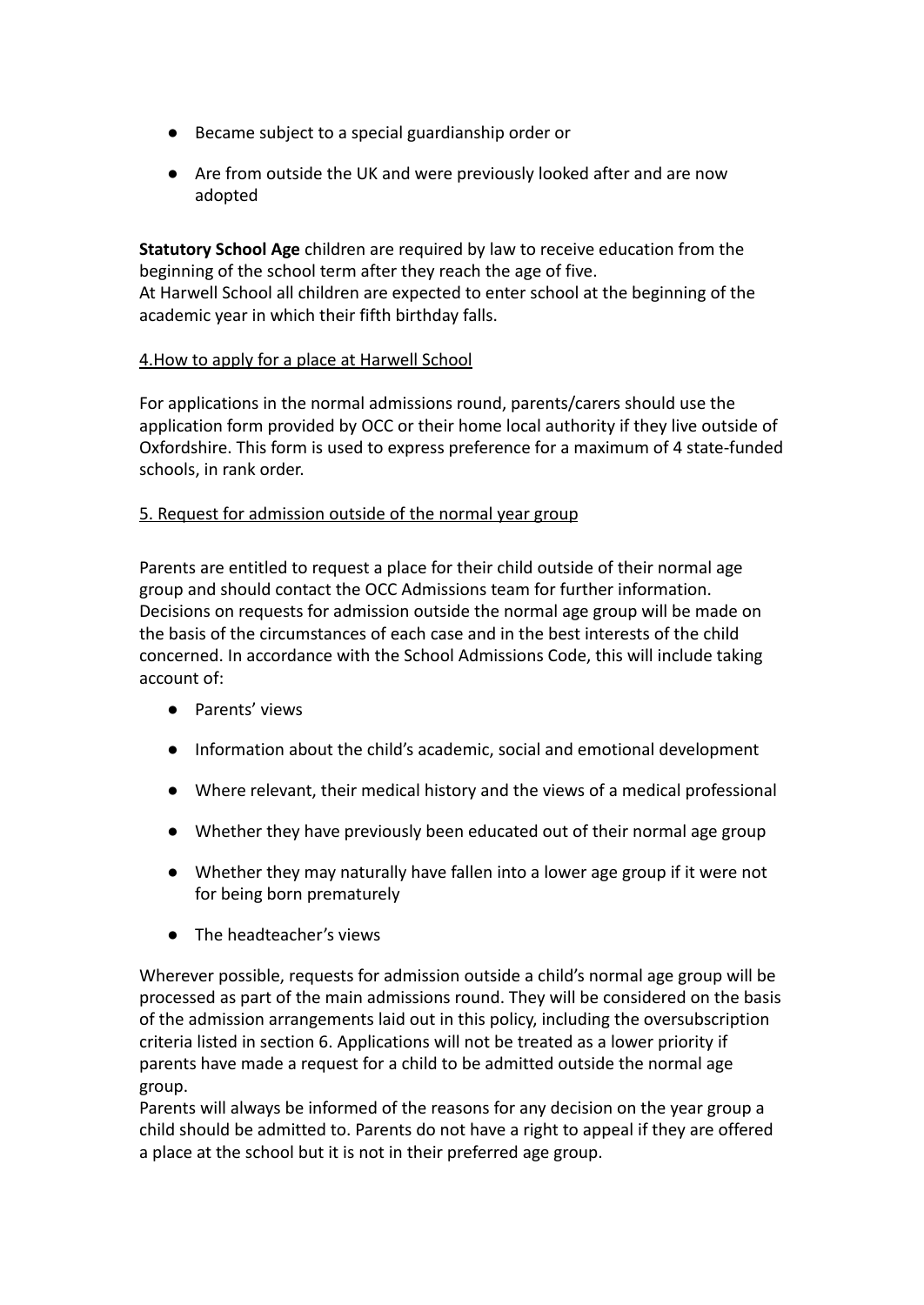## 6. Allocation of places

## OCC [School Admission rules](https://www.oxfordshire.gov.uk/residents/schools/apply-school-place/school-admission-rules-and-policies/admission-rules).

For 2022/2023, these are:

- [Determined coordination admissions scheme](https://www.oxfordshire.gov.uk/sites/default/files/file/admission-policies/OCC_Determined_Phased_Admission_Scheme_2022-23.pdf)
- [Variation to determined admissions arrangements and rules](https://www.oxfordshire.gov.uk/sites/default/files/file/school-admissions/VariationDeterminedArrangementsRules22-23.pdf)
- [Determined admission arrangements and rules](https://www.oxfordshire.gov.uk/sites/default/files/file/admission-policies/OCC_Determined_Admission_Arrangements_Oversubscription_Criteria_2022-23.pdf)
- [Determined admission numbers for community and voluntary controlled](https://www.oxfordshire.gov.uk/sites/default/files/file/admission-policies/OCC_Determined_Admission_Numbers_2022-23.pdf) [schools](https://www.oxfordshire.gov.uk/sites/default/files/file/admission-policies/OCC_Determined_Admission_Numbers_2022-23.pdf)
- [Determined in year admissions scheme](https://www.oxfordshire.gov.uk/sites/default/files/file/admission-policies/OCC_Determined_In-Year_Admissions_Scheme_2022-23.pdf)

OCC is required, as a minimum, to admit pupils up to a predetermined and published planned admission number. In Harwell School, the admission number is 30.

The school does not keep a register of interest as this is the remit of Oxfordshire County Council Admissions.

## **Oversubscription Criteria**

All children whose statement of special educational needs (SEN) or education, health and care (EHC) plan names the school will be admitted before any other places are allocated.

If the school is not oversubscribed, all applicants will be offered a place.

Should Harwell be oversubscribed, at any stage of admission, places will be allocated to pupils based on the OCC Guidelines:

- 1. Highest priority will be given to looked after children and all previously looked after children who apply for a place at the school.
- 2. Children living within the designated area who have a sibling currently on the school roll
- 3. Children living within the designated area
- 4. Children living outside of the designated area who have a sibling currently on the school roll
- 5. Children living outside of the designated area

In categories 2 to 5, priority will be given to children who are eligible for Service Pupil Premium and the to children who live closest to the school by the straight-line distance as calculated by Oxfordshire County Council.

When Harwell School becomes oversubscribed the OCC Admissions will maintain a waiting list known as the Continued Interest List, ranking children according to the given criteria. Priority of places will not be determined by the date on which an